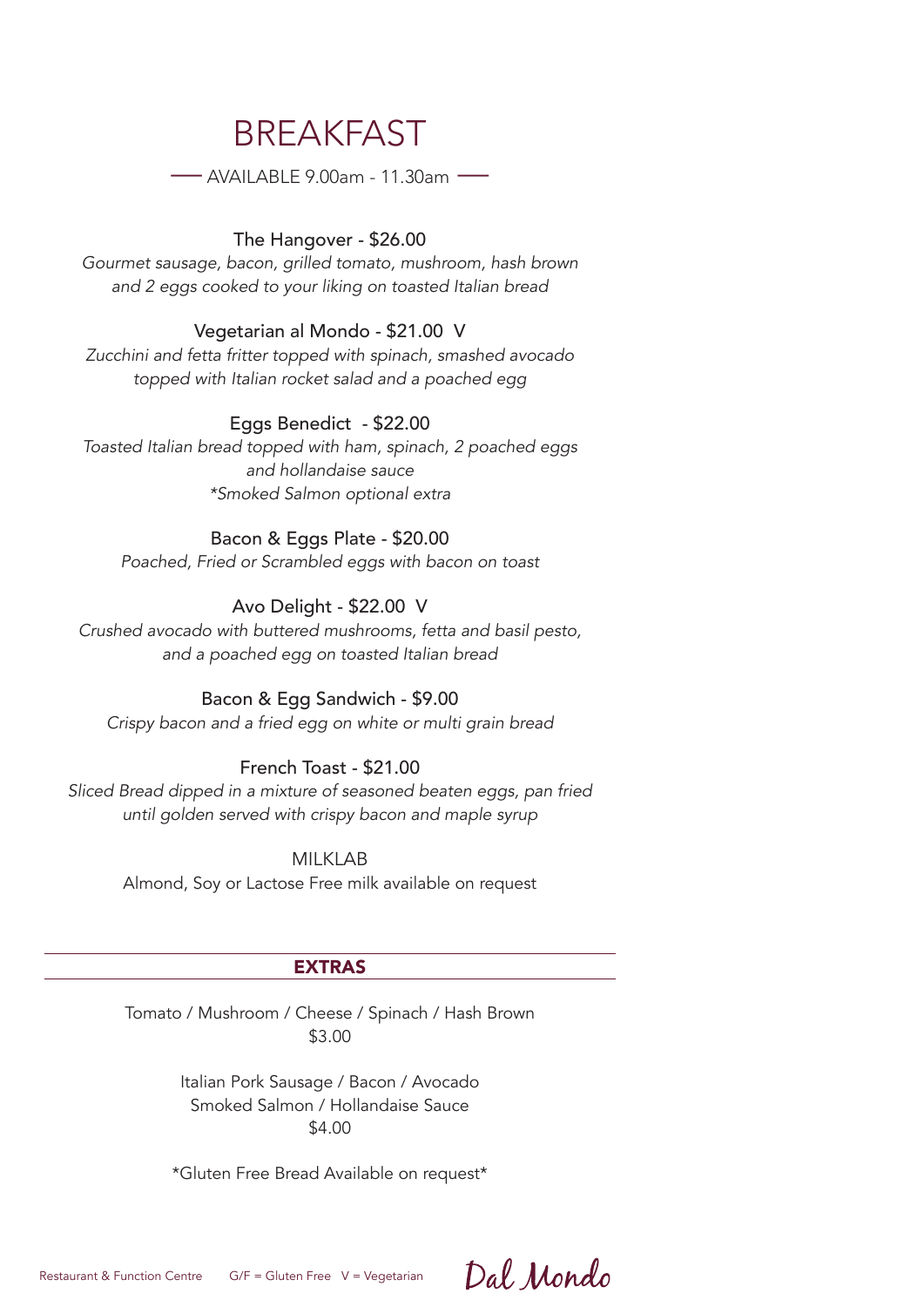LUNCH —AVAILABLE 12.00pm - 2.30pm —

> Bowl of chips – \$9.50 V, G/F *Served with tomato sauce*

Bowl of Wedges - \$13.00 V, G/F *Served with sweet chili sauce and sour cream*

> Crumbed Calamari - \$19.90 V *Served with salad*

Vegetarian al Mondo - \$21.00 V *Zucchini and fetta fritter topped with spinach, smashed avocado topped with Italian rocket salad and a poached egg*

#### Open Lamb Souvlaki - \$23.00 *Tender marinated grilled lamb, Greek style salad, warm pita bread, tzatziki sauce served with chips*

Bacon & Egg Foccacia - \$14.00 *Crispy bacon and fried egg on a toasted foccacia roll*

 DM Burger - \$21.00 *Beef patty, bacon, egg, tomato, cheese and BBQ sauce served with chips*

#### Chicken Caesar Burger - \$22.00 *Chicken, fried egg, bacon, cos lettuce, parmesan and aioli served with chips*

# Steak Sandwich - \$23.00

*Steak, cheese, tomato, egg, bacon and tomato sauce in a toasted italian bread served with chips* 

# Chicken Focaccia - \$14.00

*Chicken, sundried tomato, avocado, spinach, served with salad* 

# Mediterranean Focaccia - \$14.00 V

*Roasted capsicum, eggplant and sundried tomato served with salad*

# Ham, Cheese and Tomato Focaccia - \$14.00 *Served with salad*

# Ham, Cheese & Tomato Sandwich served with salad - \$10.00

\*Gluten Free Bread Available on request\*

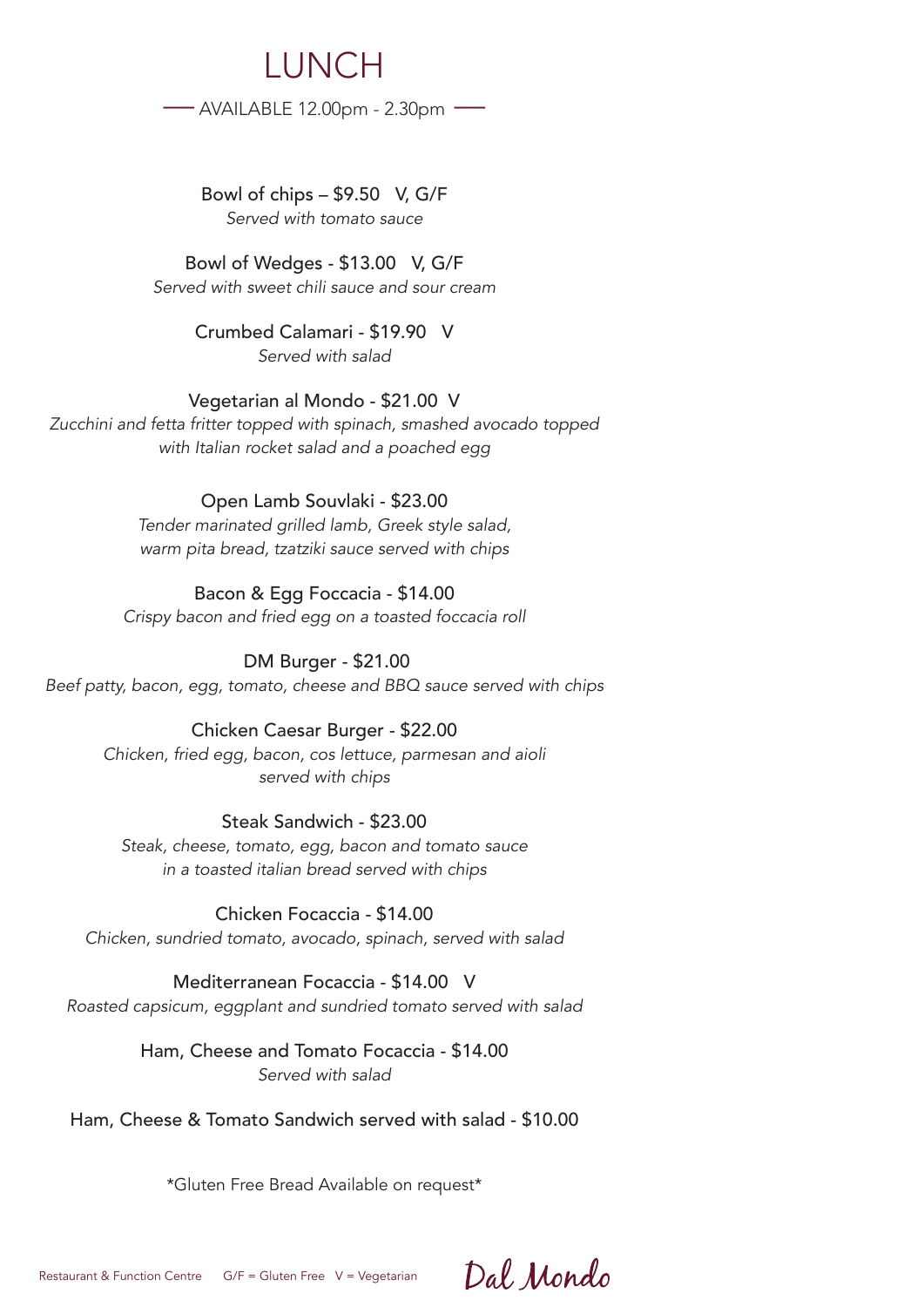# WOOD FIRED OVEN PIZZAS

— AVAILABLE FROM 12.00PM —

Garlic Pizza - \$18.00 V *Olive oil and Garlic base, mozzarella cheese*

# Aussie - \$22.00

*Tomato base, bacon, egg, onion and mozzarella cheese (NO ADDITIONS CAN BE MADE TO THIS PIZZA)*

# BBQ Meat Lover - \$22.00

*Tomato base, salami, bacon, bbq sauce and mozzarella cheese*

# Capri - \$23.00

*Tomato base, black olives, anchovies, salami, mushrooms and mozzarella cheese*

# Dal Mondo's Special - \$26.00

*Olive oil & Garlic base, prawns, mozzarella cheese, smoked salmon, goat's cheese and rocket & yoghurt dressing*

# Fiorentina - \$23.00

*Tomato base, chicken, cherry tomatoes, avocado and mozzarella cheese*

### Marche - \$23.00

*Tomato base, roasted capsicum, kalamata olives, grilled eggplant, salami and mozzarella cheese*

# Napoletana - \$21.00 V

*Tomato base, basil and mozzarella cheese*

### Romana - \$23.00 V

*Tomato base, ham, mushrooms, capsicum, and mozzarella cheese*

# Salsiccia - \$24.00

*Olive oil & Garlic base, roast potatoes, Italian sausages, rosemary, provolone and mozzarella cheese*

# San Daniele - \$24.00

*Olive oil and Garlic base, provolone cheese, San Daniele Prosciutto and mozzarella cheese*

### Sicilian – Hot - \$23.00

*Tomato base, salami roasted capsicum, marinated artichoke, green olives, Nonna's chili and mozzarella cheese*

### Tropicana - \$23.00

*San Marzano sauce, bacon, pineapple and mozzarella cheese*

# Tuscany - \$22.00 V

*Olive oil and Garlic base, roasted capsicum, green olives, marinated artichoke, grilled eggplant and mozzarella cheese*

### \*Gluten Free Bases available on request\*

We apologize for the inconvenience, but no half and half pizzas.

Dal Mondo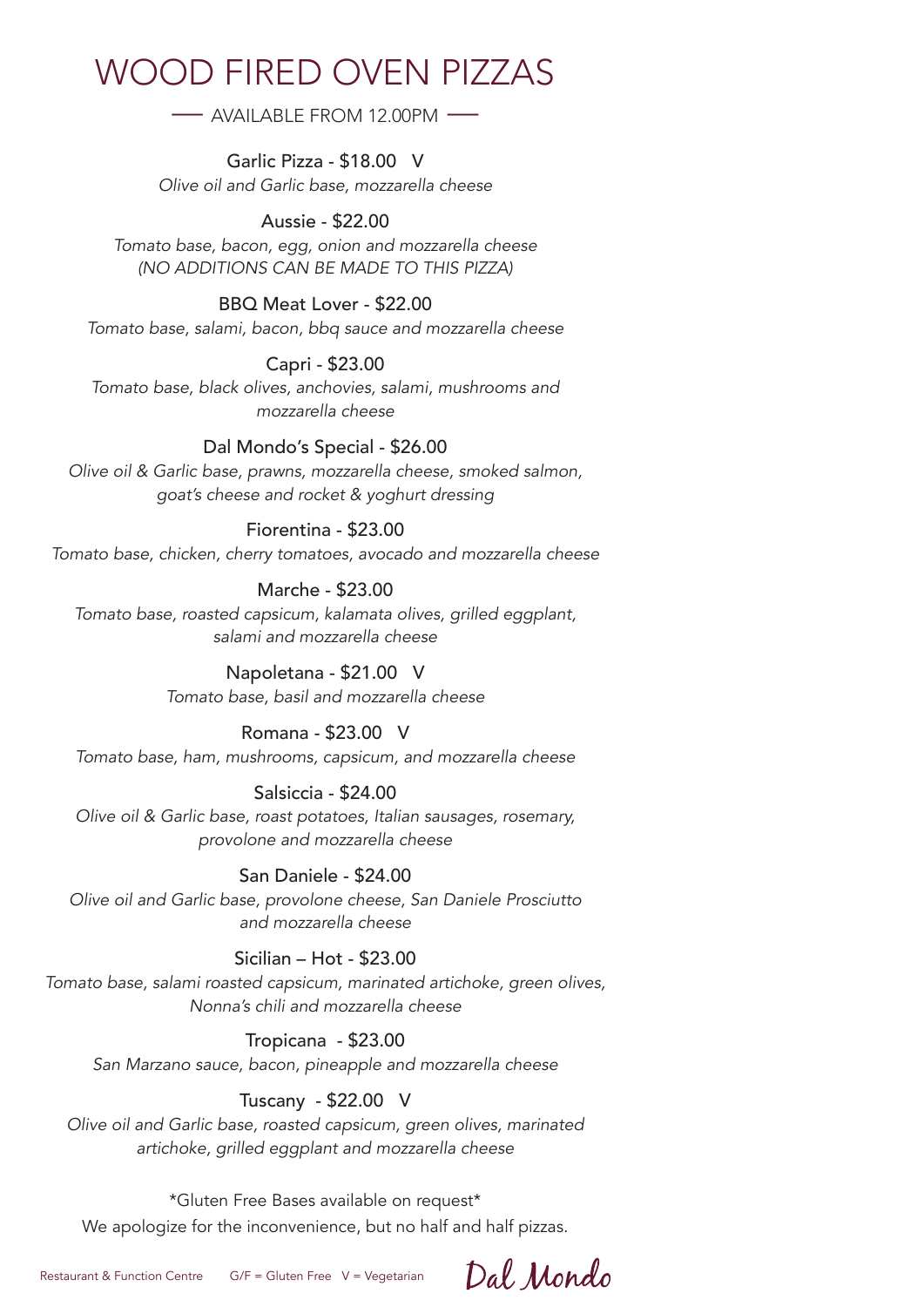# ENTREES

— AVAILABLE FROM 12.00PM —

Garlic Focaccia (small pizza) - \$12.00 V *Olive oil & garlic base, mozzarella cheese*

#### Bruschetta Pizza - \$15.00 V

*Mozzarella cheese, mixture of olive oil, crushed garlic, parsley, chopped tomato and onion topped with rocket and drizzled with a balsamic glaze.*

#### Crumbed Haloumi - \$17.50

*Crumbed Haloumi lightly fried served with a rocket salad, lemon wedge and garlic aioli*

#### Arancini - \$17.50

*Arancini served with aioli and a side salad*

#### Salt, Pepper Calamari - \$18.90

Calamari dusted in pepper and seasoned flour, served with salad *and side of aioli*

#### Crumbed Olives - \$15.00

*Green Sicilian olives pitted, crumbed and shallow fried*

#### Mixed Dips - \$18.00

*A selection of "chef's" in house made dips with toasted pitta*

#### Fried Chicken Ribs- \$17.50

*Spicy fried chicken ribs served with salad and a creamy dipping sauce*

#### Polenta Chips - \$16.00

*Crispy fried Polenta chips served with Italian tomato salsa*

# Dal Mondo

 $G/F = Gluten Free \ V = Vegetarian$  Restaurant & Function Centre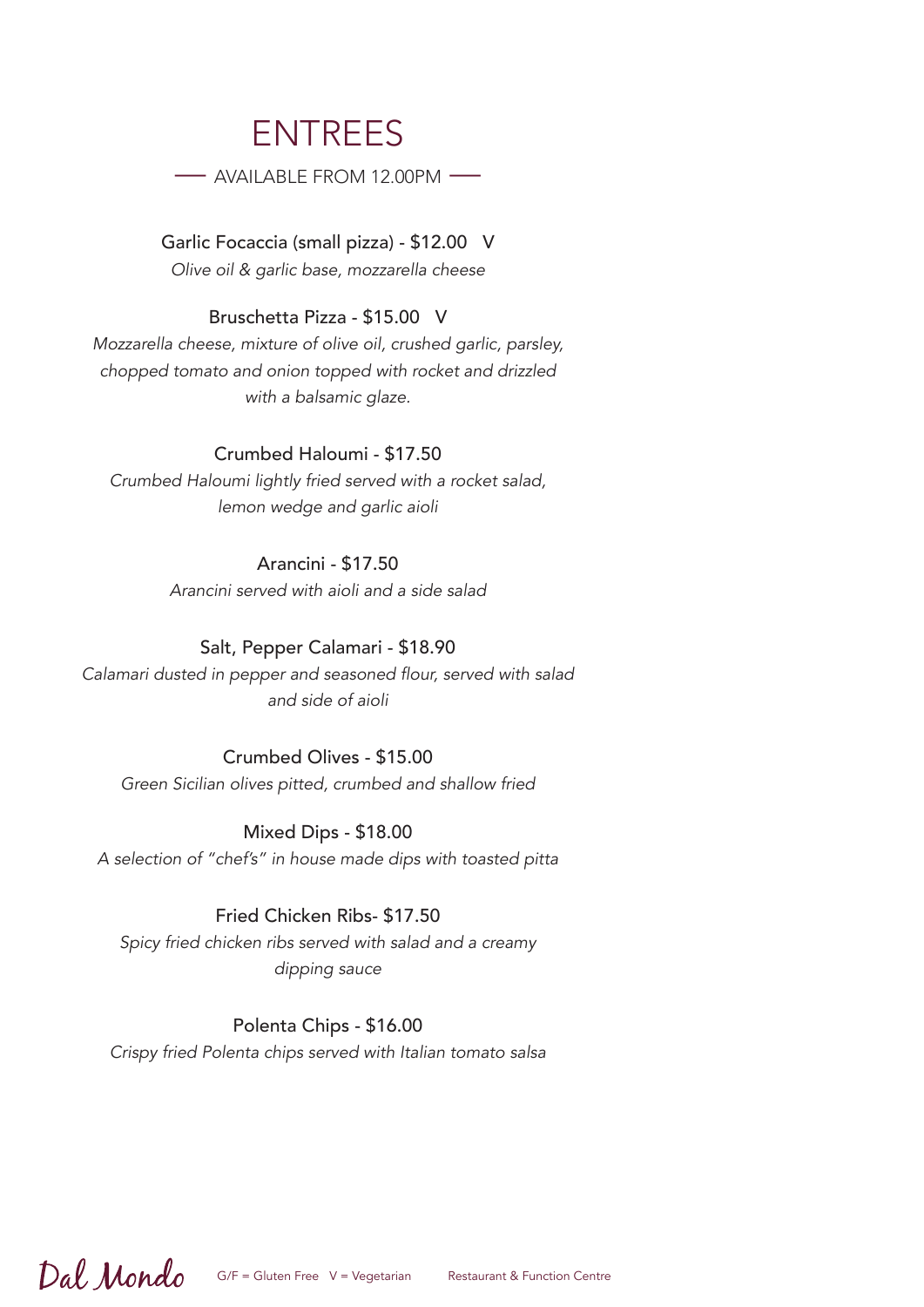# PASTA & RISOTTO

— AVAILABLE FROM 12.00PM —

Risotto Pollo e Funghi - \$24.00 G/F Trio of field mushrooms, chicken, white wine and cream finished *with parmesan cheese*

Risotto Di Mare - \$30.00 G/F *Tomato base with a selection of fresh prawns, green shell mussels, scallops and calamari*

> Risotto Molisana - \$25.00 *Tomato base with Italian pork sausage, potatoes, peas and white wine*

#### Risotto Genovese - \$26.00 Creamy basil pesto, asparagus, sundried tomato finished with goat's *cheese and rocket*

# Risotto Gamberi - \$26.00 G/F

*Fresh tiger prawns, peas and asparagus cooked in a buttery white*  wine risotto, finished with crispy pancetta.

> Nonna's Lasagna - \$23.00 *Traditional "Nonna's" Lasagna served with salad*

# Rigatoni Bolognese- \$23.00

*Veal & Pork slowly braised in a rich tomato and red wine ragu,*  tossed through rigatoni pasta, finished with parmesan cheese

Rigatoni Fiorentina- \$25.00

*Prawns, peas, asparagus and cherry tomatoes in a rose sauce*  finished with parmesan cheese and crispy pancetta

# Tortellini Carbonara - \$23.00

*Veal Tortellini tossed through creamy onion, bacon, mushroom and*  white wine sauce finished with egg yolk and parmesan cheese

# Linguine Marinara - \$30.00

*A selection of fresh prawns, green shell mussels, scallops and calamari cooked in a garlic, olive oil, white wine, cherry tomato and fresh chili sauce*

# Gnocchi Napolitana - \$24.00

In house made gnocchi tossed in a fresh tomato sugo finished *with parmesan cheese*

\*Gluten Free Pasta Available\*

Dal Mondo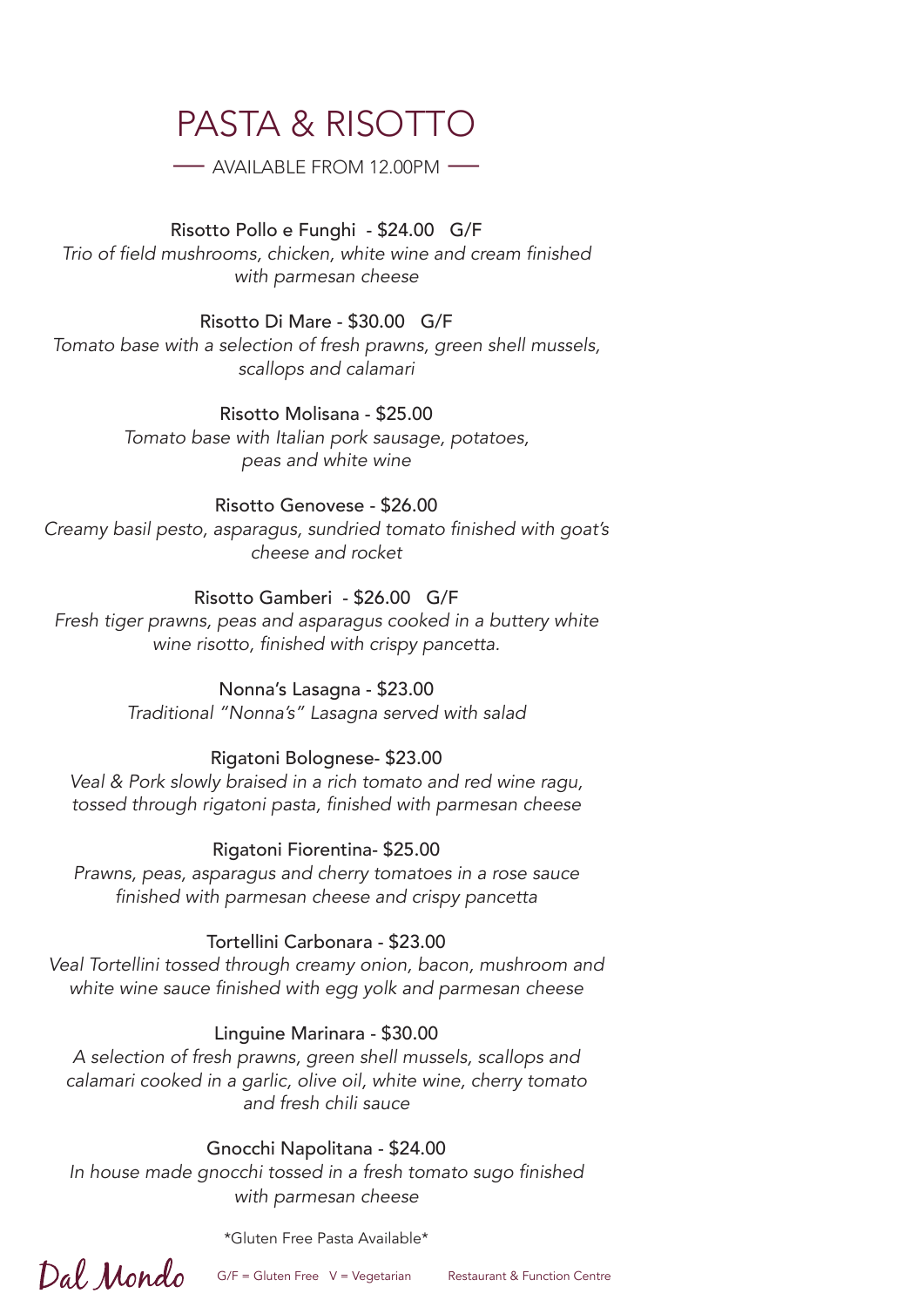# **MAINS**

 $-$  AVAILABLE FROM 12.00PM  $-$ 

## Beef Cheeks - \$31.00 GF

 *Beef Cheeks slowly cooked in a classic red wine tomato ragu served with creamy garlic mashed potato and seasonal vegetables*

## Fish of the Day - \$28.00 GF

Grilled fish served with a selection of fresh seasonal vegetables *and a lemon butter sauce*

### Tuscan Veal Stack - \$33.00

*Tender veal scaloppini encrusted in Italian breadcrumbs, layered with*  chargrilled eggplant and roasted capsicum, finished with grilled mozzarella *cheese and served with & salad*

### Reef & Beef - \$44.00 GF

350 gram grain fed Eye fillet cooked to your liking, topped with *a selection of fresh prawns, green shel l mussels, scallops & calamari cooked in a creamy garlic sauce, served on Italian style garlic mash potato*

### Sizzling Lamb Siciliana - \$31.00 GF

*Tender marinated lamb pieces pan tossed with garlic, capsicum, mushrooms and onions cooked in a rich tomato ragu served sizzling with a side of crusty Italian bread.*

## Garlic Prawns - \$32.00 GF

*Tiger prawns cooked in a creamy garlic sauce and served on a bed of wild rice pilaf*

### Chicken Parmigiana - \$28.00

In house crumbed chicken fillet topped with tomato salsa, ham *and mozzarella cheese served with chips and salad*

#### Chicken Schnitzel - \$24.00

In house crumbed chicken fillet served with chips, salad *and a lemon wedge*

### Veal Saltimbocca - \$29.00

*Tender veal wrapped with sage and prosciutto, gently fried and deglazed with wine and burnt butter, served with roast potato, broccolini and asparagus*

### Eggplant Stack - \$27.00 V

*Italian style crumbed eggplant layered with a rich tomato Napoli sauce, roasted capsicum and mozzarella cheese topped with rocket and crumbled fetta*

#### Salt, Pepper Calamari & Prawns - \$32.00

Calamari and Prawns dusted in a seasoned pepper flour, served with chips, *salad, house made aioli and lemon wedges*

Dal Mondo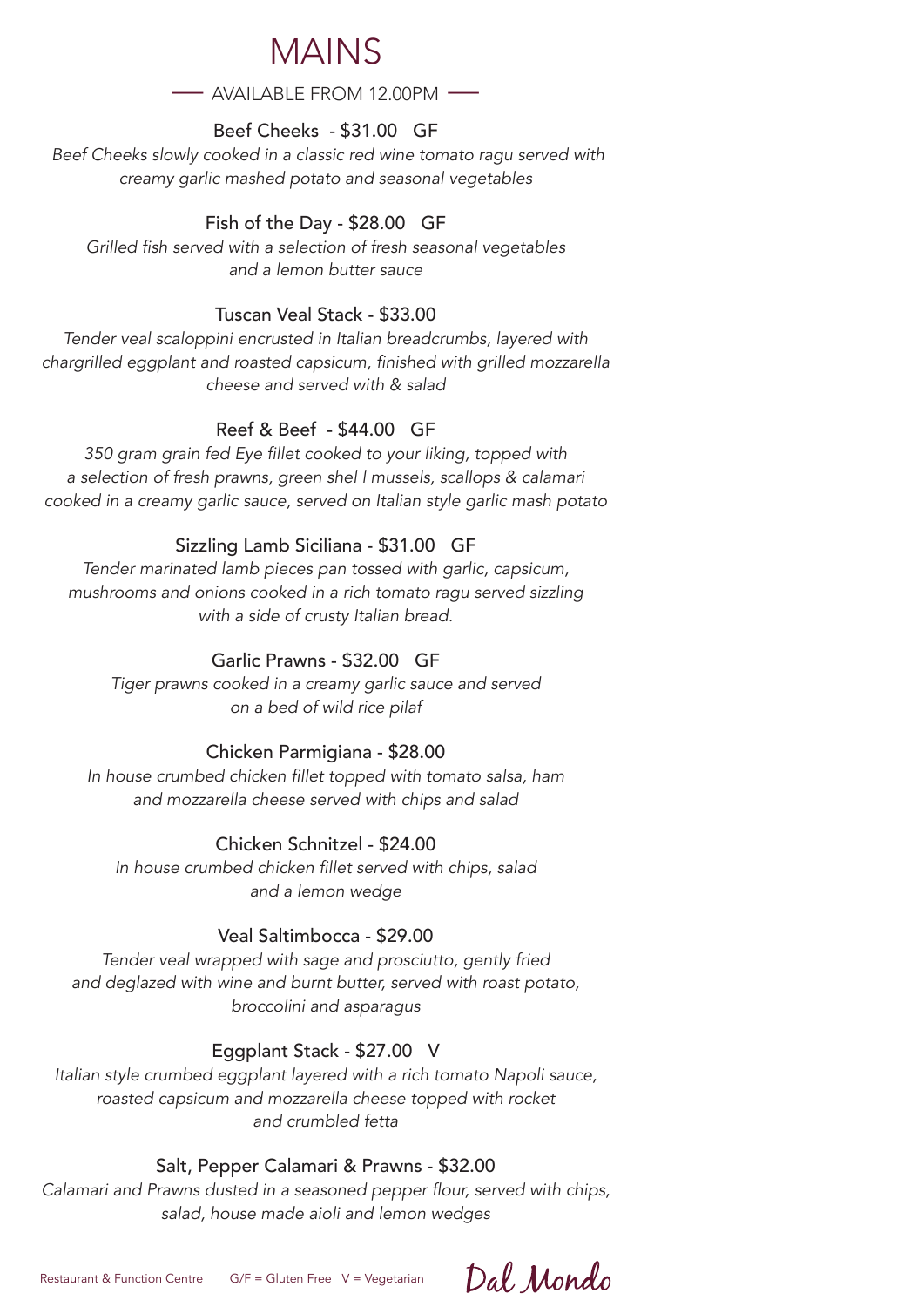# SALADS - SIDES - SAUCES

— AVAILABLE LUNCH & DINNER —

#### **SALADS**

Chicken Caesar Salad - \$24.00 G/F if without crouton

*Chicken, bacon, cos lettuce, crouton and parmesan cheese tossed in a creamy dressing topped with fried egg* 

Warm Chicken Salad - \$23.00 G/F

*Grilled chicken, lettuce, tomato, avocado, cucumber and red onion tossed in a tangy mustard dressing* 

#### Prawn Caesar Salad - \$26.00 G/F

*Prawns, tomato, cucumber, crispy bacon, red onion and cos lettuce in a creamy dressing* 

#### SIDES

Seasonal Vegetables - \$8.80 G/F Garden Salad - \$8.50 G/F Chips - \$7.00

Italian Style Roast Potatoes with rosemary & garlic oil - \$7.00 G/F

#### SAUCES

Garlic Sauce, Gravy, Aioli, Mushroom Sauce, Pepper Sauce \$4.00 Creamy Seafood Sauce - \$8.00

Restaurant & Function Centre G/F = Gluten Free V = Vegetarian

Dal Mondo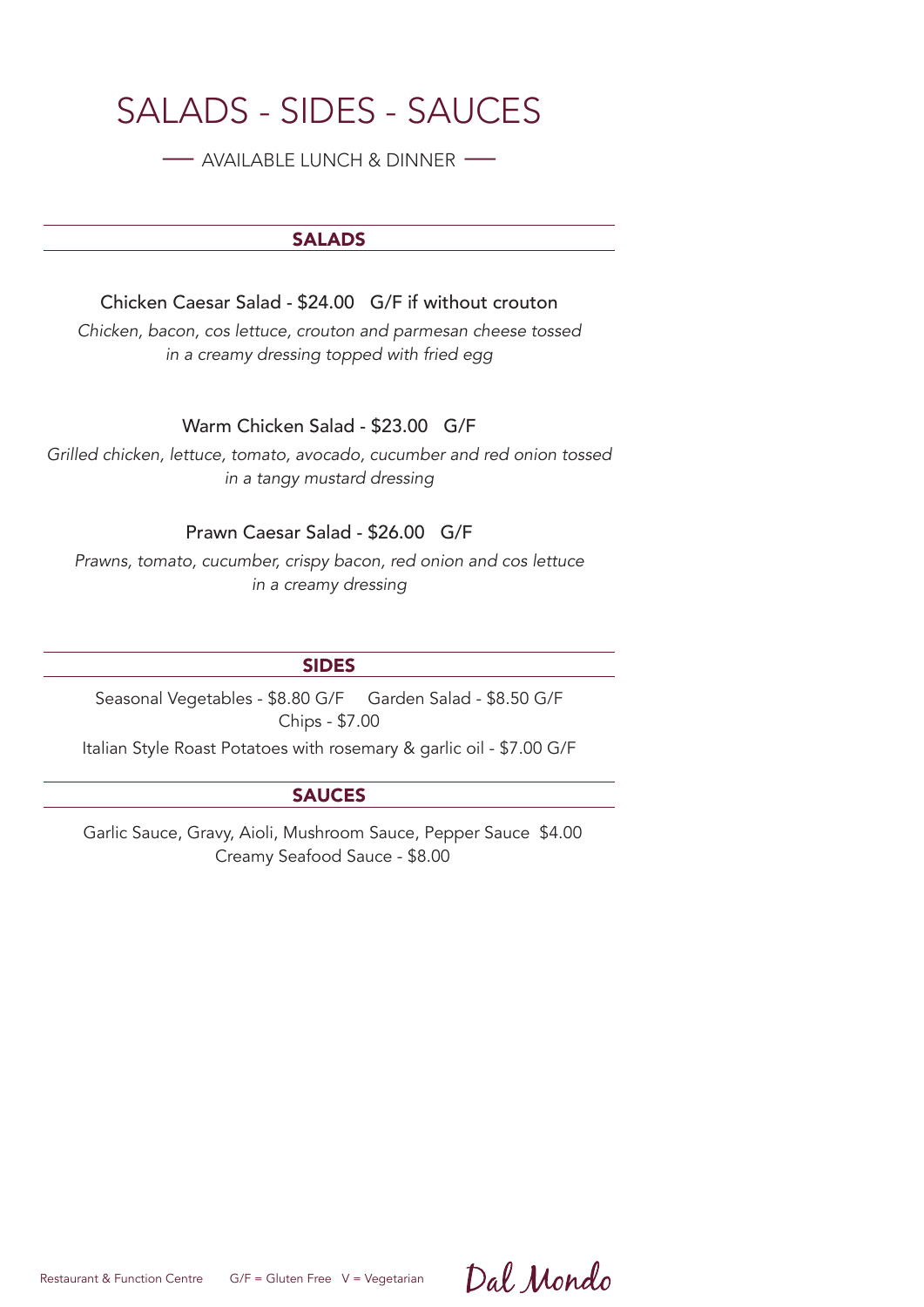# BEVERAGES

| <b>BEERS</b>                         |        |               |
|--------------------------------------|--------|---------------|
| Carlton Draught                      |        | \$6.00        |
| Carlton Dry                          |        | \$6.00        |
| Great Northern                       |        | \$6.00        |
| Corona                               |        | \$8.00        |
| Peroni                               |        | \$8.00        |
| Cider                                |        | \$8.00        |
| <b>WINE</b>                          |        |               |
| White                                | Glass  | <b>Bottle</b> |
| Chardonnay - Bay of Stones           | \$8.90 | \$35.00       |
| Moscato - BTW                        | \$8.90 | \$35.00       |
| Pino Grigio - Juliet                 | \$8.90 | \$35.00       |
| Proscecco - De Bortoli               | \$8.90 | \$35.00       |
| Sauvignon Blanc - 3 Tales            | \$8.90 | \$35.00       |
| Red                                  | Glass  | <b>Bottle</b> |
| Cabernet Sauvignon - Grant Burge     | \$8.80 | \$35.00       |
| Merlo - Grant Burge                  | \$8.80 | \$35.00       |
| Montepulciano - Calabria Private Bin | \$9.90 | \$39.50       |
| Shiraz - Bull Ant                    | \$8.80 | \$35.00       |

Restaurant & Function Centre G/F = Gluten Free V = Vegetarian

Dal Mondo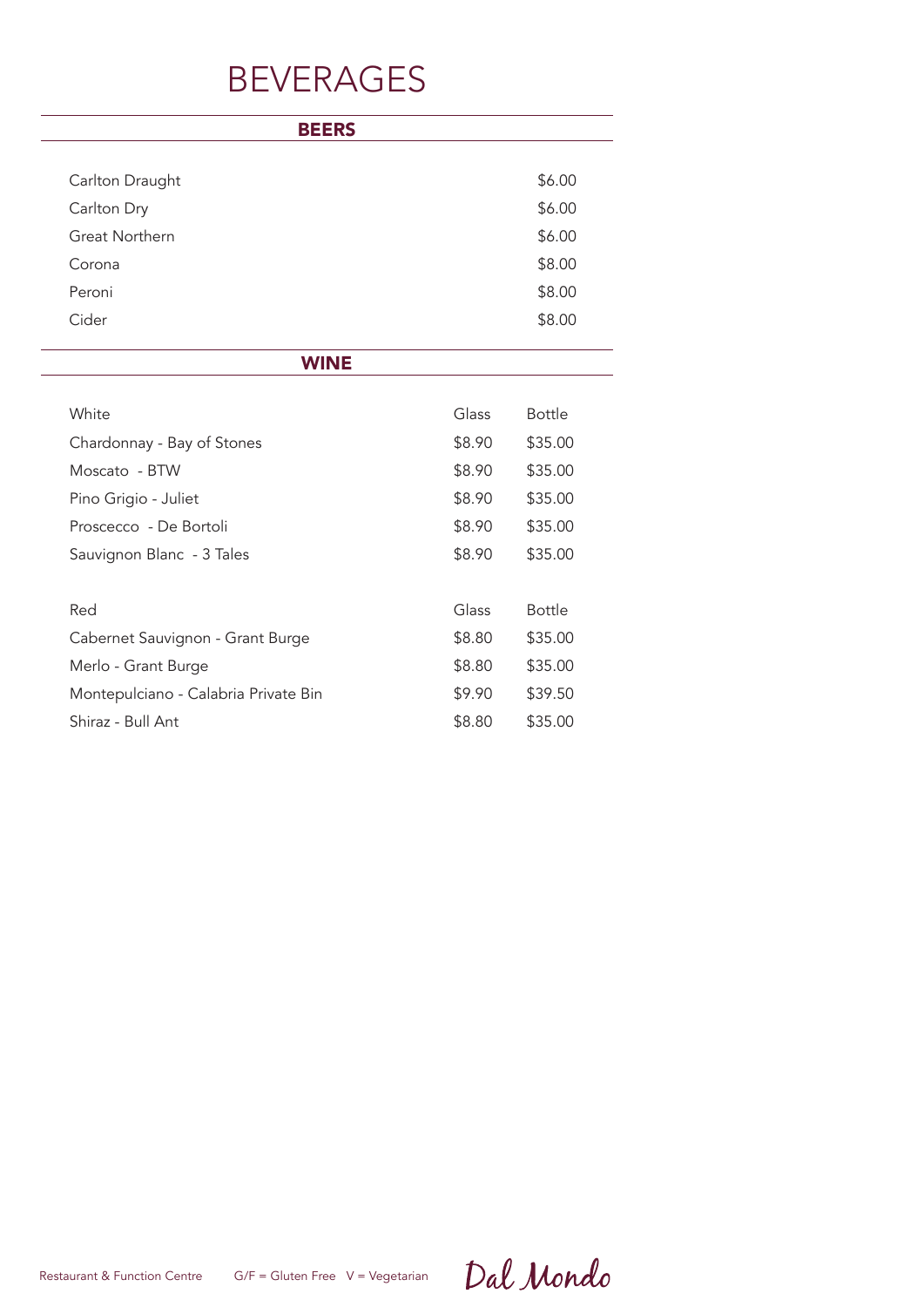# BEVERAGES

#### SPIRITS

|                         | \$10.00 |
|-------------------------|---------|
| Bacardi                 |         |
| Canadian Club           |         |
| Captain Morgan          |         |
| Cointreau               |         |
| Frangelico              |         |
| Galliano                |         |
| Gin                     |         |
| Jack Daniels            |         |
| Jim Beam                |         |
| Kahula                  |         |
| Midori                  |         |
| Rum - Bundaberg         |         |
| Sambucca                |         |
| Scotch - Johnnie Walker |         |
| Southern Comfort        |         |
| Vodka                   |         |
| Wild Turkey             |         |
| Malibu                  |         |
| Ouzo                    |         |

#### **COCKTAILS**

\$14.00

TEQUILA SUNRISE Tequila, Orange Juice, Grenadine, Ice

PEARL HARBOUR Vodka, Midori, Pineapple Juice, Ice

SEX ON THE BEACH Vodka, Peach Snaps, Orange Juice, Cranberry Juice, Ice

EXPRESSO MARTINI Vodka, Kahlua, Cold Expresso Coffee, Ice

FRUIT TINGLE Blue Curacao, Vodka, Raspberry Syrup, Lemonade, Ice

MOJITO Bacardi, Sugar Syrup, Soda Water, Mint, Lime Juice, Ice

PASSIONFRUIT MOJITO Bacardi, Sugar Syrup, Passionfruit, Soda Water, Mint, Lime Juice, Ice

COSMOPOLITAN Vodka, Cointreau, Lime Juice, Cranberry juice, Ice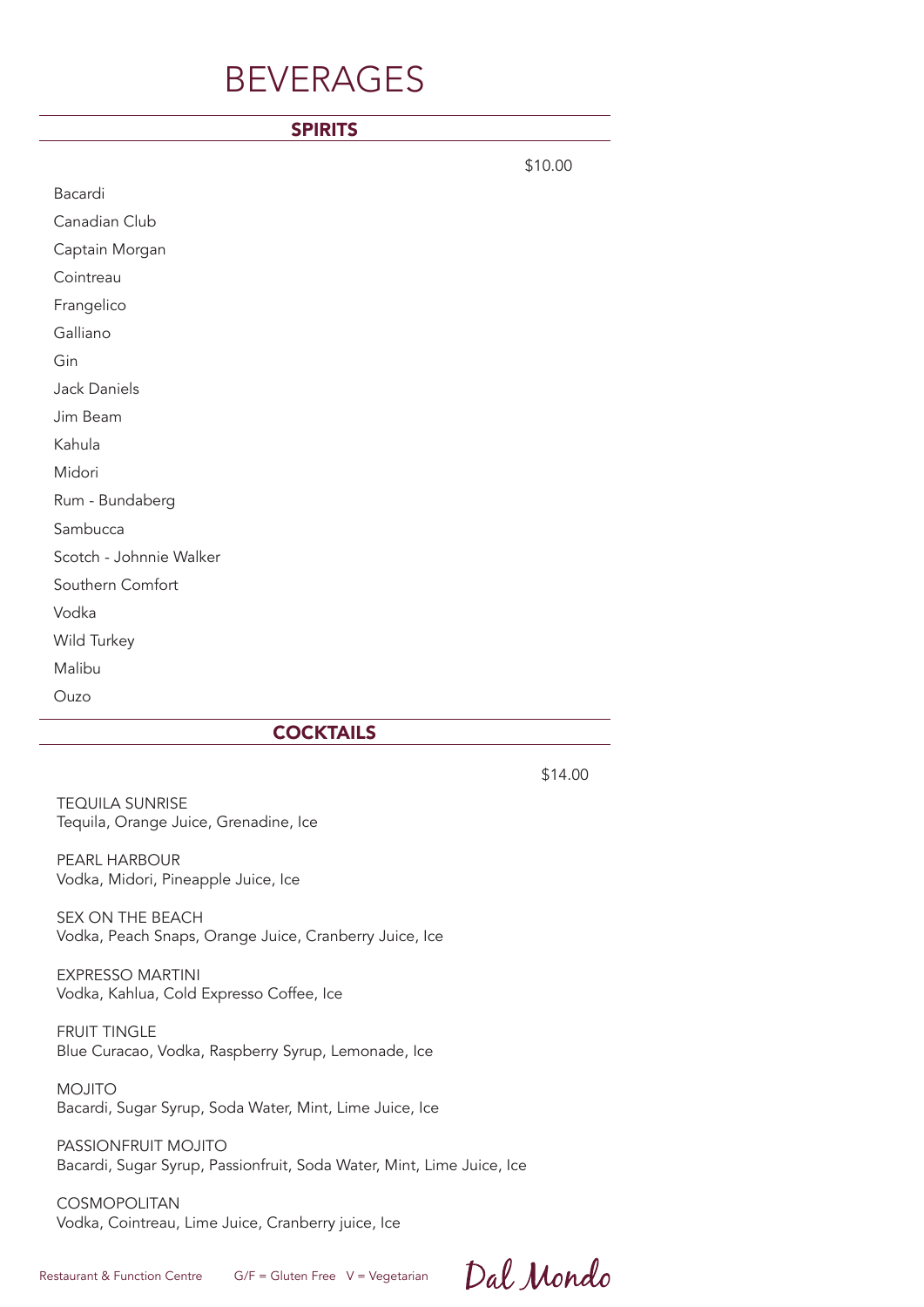# BEVERAGES

| <b>COFFEE &amp; TEA</b>                                                                    |         |        |        |  |  |
|--------------------------------------------------------------------------------------------|---------|--------|--------|--|--|
|                                                                                            |         |        |        |  |  |
|                                                                                            | Regular | Large  | Jumbo  |  |  |
| <b>Babbacino</b>                                                                           | \$1.50  |        |        |  |  |
| Affocato                                                                                   | \$4.50  |        |        |  |  |
| Cappuccino                                                                                 | \$4.50  | \$5.50 | \$6.50 |  |  |
| Chai Latte                                                                                 | \$4.50  | \$5.50 | \$6.50 |  |  |
| Flat White                                                                                 | \$4.50  | \$5.50 | \$6.50 |  |  |
| Latte                                                                                      | \$4.50  | \$5.50 | \$6.50 |  |  |
| Long Black                                                                                 | \$4.50  | \$5.50 |        |  |  |
| Macchiato - Long                                                                           | \$4.50  |        |        |  |  |
| Macchiato - Short                                                                          | \$4.50  |        |        |  |  |
| Moccha                                                                                     | \$4.50  | \$5.50 | \$6.50 |  |  |
| Short Black                                                                                | \$3.00  |        |        |  |  |
| Shot of either Sambucca, Frangelico<br>or Galliano                                         | \$3.00  |        |        |  |  |
| Hot Chocolate                                                                              | \$4.00  | \$5.50 | \$6.50 |  |  |
| Nutella Hot Chocolate                                                                      |         | \$5.50 | \$6.50 |  |  |
| Frangelico Affogato                                                                        |         | \$9.00 |        |  |  |
| Irish Coffee                                                                               |         | \$6.50 |        |  |  |
| Pot of Tea<br>English Breakfast, Green, Peppermint, Chamomile                              |         | \$4.50 |        |  |  |
| Ice Chocolate                                                                              |         | \$6.00 |        |  |  |
| Ice Coffee                                                                                 |         | \$6.00 |        |  |  |
| Milkshake<br>Banana, Blue Heaven, Caramel, Chocolate, Coffee,<br>Lime, Strawberry, Vanilla |         | \$6.00 |        |  |  |

| <b>SOFT DRINK</b>                                                               |        |  |  |  |
|---------------------------------------------------------------------------------|--------|--|--|--|
|                                                                                 |        |  |  |  |
| Coke, Coke Zero, Lemonade, Lemon Squash,<br>Ginger Ale, Soda Water, Tonic Water | \$5.00 |  |  |  |
| Sanpellegrino - Chinotto, Limonata & Aranciata Rossa \$4.00                     |        |  |  |  |
| Lemon Lime & bitters                                                            | \$5.00 |  |  |  |
| Orange or Apple Juice                                                           | \$4.00 |  |  |  |